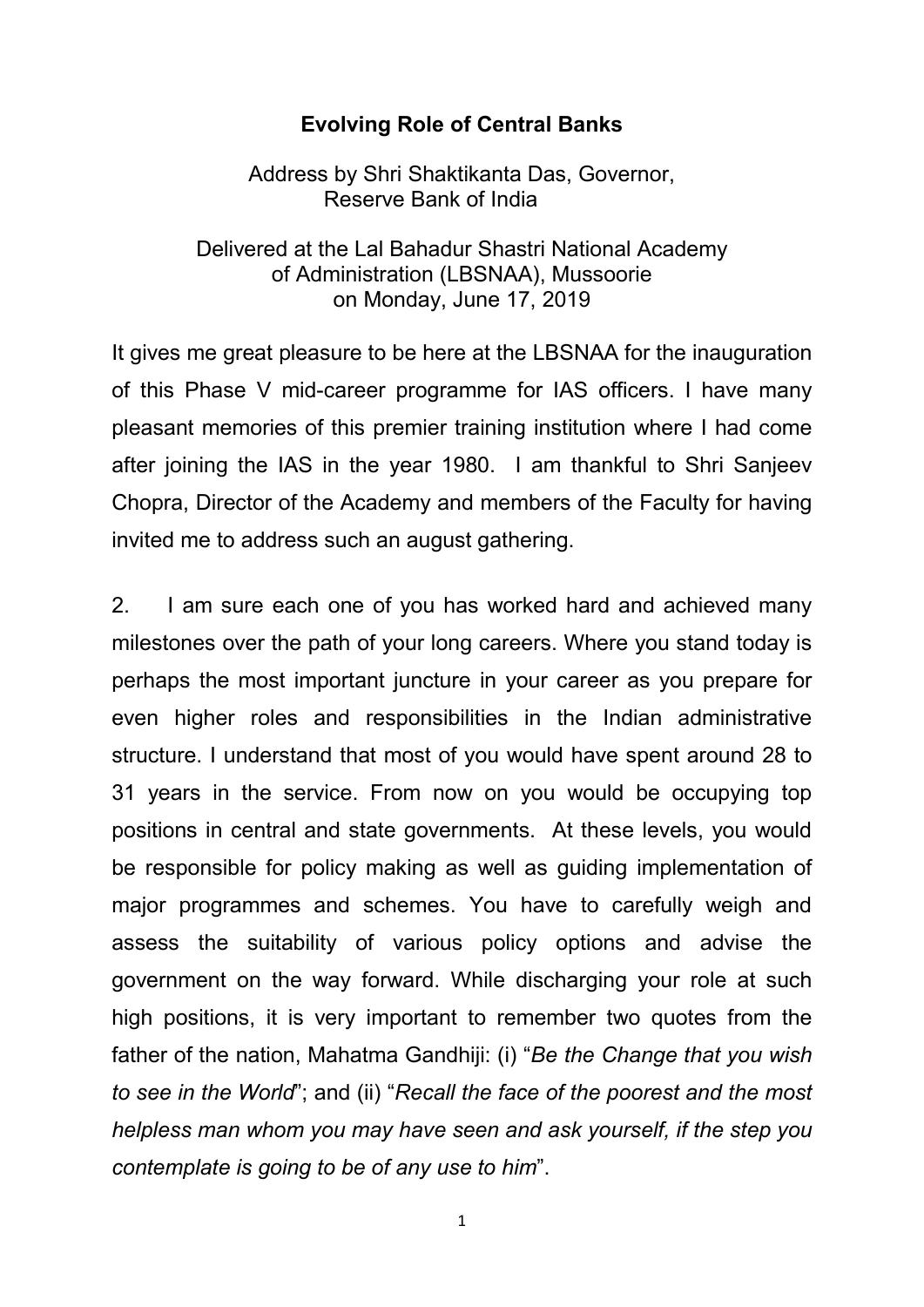3. In senior leadership positions, you will have the power to make a difference in the lives of the people of this nation. Equally, you would have the power to make a difference in the lives of individuals whom you lead. Be sure to be their mentor, guide and inspire your team to dedicate themselves to the service of the nation. My advice to you would be to work towards introducing systematic changes in the functioning of our bureaucracy at various levels to further improve the delivery of public schemes and policies. More importantly, adhering to transparency and elimination of corruption should also be your top priorities.

4. As policy formulation of any kind is a learning process, policy makers are often guided by past experiences. Therefore, today I have chosen to speak on the topic of "Evolving Role of Central Banks".

## **Evolution of Central Banks**

5. Since the beginning of central banking, which goes back at least to the 17th century with the establishment of the Swedish Riksbank in 1668, the role and functions of monetary authorities have undergone several changes. Some of the oldest central banks were set up with the primary objective of providing war time finance to governments and managing their debts. Since then, their role has evolved over time in line with the changes in economic systems. They have now transitioned into modern day central banks which function with the objective of supporting sustainable economic growth through the pursuit of price and financial stability.

6. In the case of India, the Hilton Young Commission (1926) recommended setting up of the Reserve Bank of India which was to be entrusted with pure central banking functions. There is, however, a long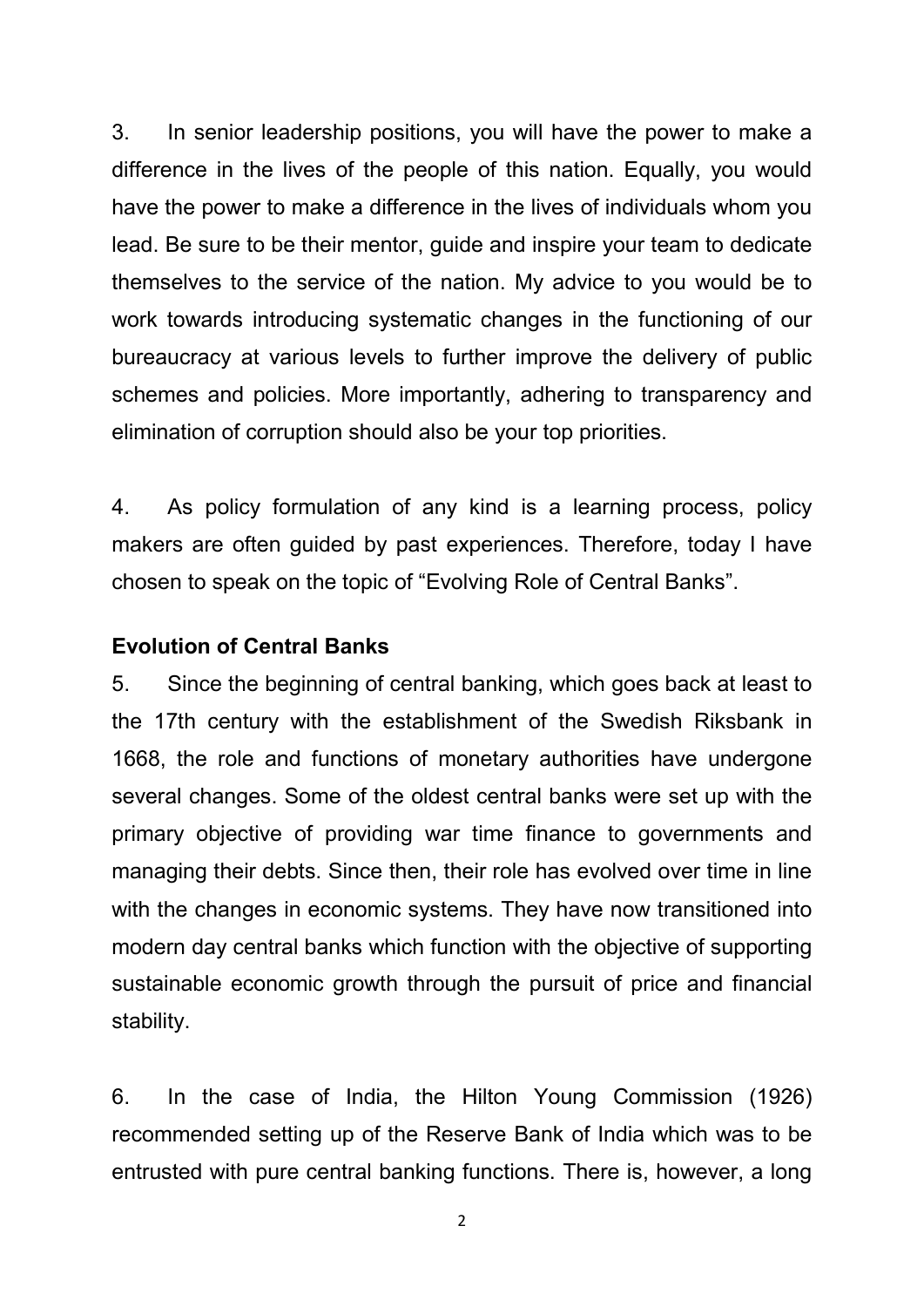history, which can be traced back to 1773, of the efforts to set up in India a banking institution, with some elements of a central bank. Consequently, the Reserve Bank was set up, and it commenced operations from April 1, 1935 with the Reserve Bank of India Act, 1934 providing the statutory basis for its functioning. It was originally set up as a shareholder's bank, which was nationalised later in 1949. Since then, its role has evolved over time from supporting the planned development of the economy to a full service central bank.

# **Role of Central Banks during Global Financial Crisis**

7. Let me now elaborate on the role of central banks during crisis period. While it is true that crises lead to reforms, experience shows that other extraneous and complex factors can lead to future financial crises. For instance, despite learning lessons on inadequacies of regulation and supervision in many emerging economies during the East-Asian crisis of 1997, the occurrence of global financial crisis of 2008 originating from advanced countries could not be avoided. While macroeconomic vulnerabilities derived from large current account deficits, fiscal imbalances, excessive leverage and inadequate regulation and supervision of financial institutions were some of the most common features of this crisis, it was of truly global nature with much more intensity and depth.

8. Given the speed of transmission of the impact of global financial crisis across countries, central banks were once again at the forefront of policy response. This time, however, typical monetary policy responses of central banks were not enough to curb the turmoil in financial markets. In the summer of 2007, major central banks began with traditional monetary policy tools and reduced the interest rates. The economic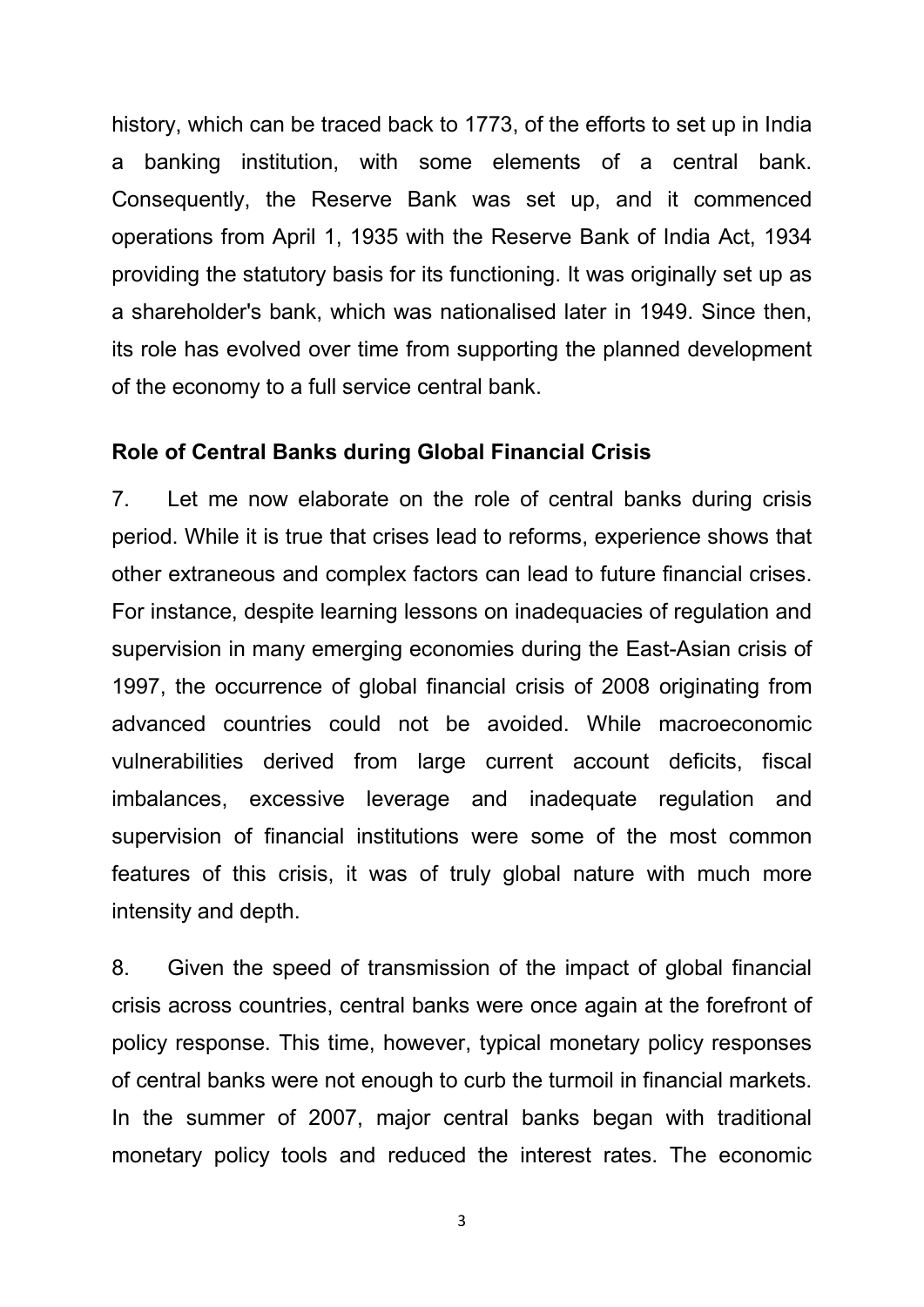situation, however, deteriorated precipitously and central banks were not left with much headroom in their traditional policy tool kit to preserve domestic financial stability. Thus, central banks – particularly in advanced economies – took recourse to quantitative easing through unconventional policy measures to contain systemic risks, shore up confidence in the banking system and arrest economic slowdown. These policy measures were unconventional in terms of instruments and operational targets.<sup>[1](#page-3-0)</sup> Undoubtedly, the quantitative easing adopted by central banks was one of the boldest policy experiments in the modern history of central banking. Another unconventional measure was the use of negative policy interest rates, though for achieving different objectives. The impact of these unconventional monetary policies is well known by now as large amount of liquidity created in the international financial system was channelled to EMEs in search of yield, creating boom and bust cycles in those economies.

# *Regulatory Response to the Crisis*

9. From a supervisory and regulatory perspective, the crisis revealed some significant fragilities in the system. Basel Committee on Banking Supervision (BCBS) succinctly summarised these weaknesses: an excessive build-up of on and off-balance sheet leverage, accompanied by a gradual erosion in the level and quality of the capital base; insufficient liquidity buffers; a pro-cyclical deleveraging process; and the interconnectedness of systemic institutions through an array of complex transactions<sup>[2](#page-3-1)</sup>. The global regulatory response which took shape in the form of the Basel III framework focussed on increasing the level and

<span id="page-3-0"></span> $1$  For instance, these included lending to financial institutions, targeted liquidity provisions for credit markets, outright purchases of public and private assets, purchase of government bonds and forward guidance.

<span id="page-3-1"></span>Basel Committee on Banking Supervision (2010): "Basel III: A global regulatory framework for more [resilient banks and banking systems",](https://www.bis.org/publ/bcbs189.htm) December.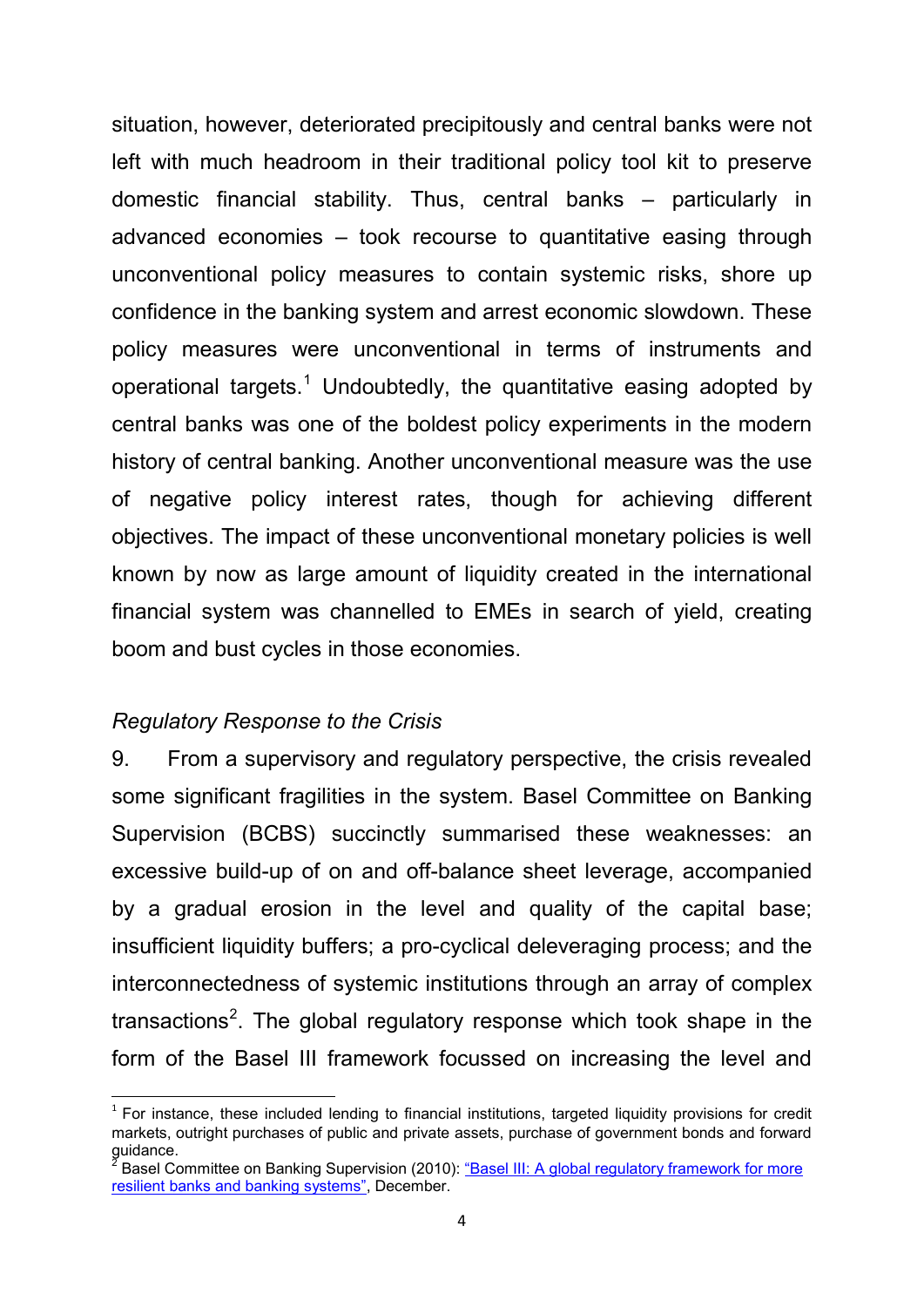quality of capital, constraining bank leverage, improving bank liquidity and limiting pro-cyclicality, along with adding macro-prudential elements to regulations.

10. Keeping up with the traditionally prudent approach, India's implementation process for Basel III reforms has been somewhat more stringent in terms of schedule as well requirements. Domestic factors and policy priorities continue to guide the Indian approach to financial sector regulation. Thus, the Reserve Bank has put in place the frameworks of capital requirements, countercyclical capital buffer (CCCB), leverage ratio, Liquidity Coverage Ratio (LCR) and Net Stable Funding Ratio  $(NSFR)^3$  $(NSFR)^3$ . More recently guidelines on large exposures were issued which became effective from April 1, 2019.

11. Another episode of stress witnessed across EMEs including India was during the taper talk period of mid-2013. The Indian economy was vulnerable due to the then prevailing high inflation of around 10 per cent and large current account deficit at 4.7 per cent of GDP. The Reserve Bank resorted to a host of policy measures including monetary tightening, restriction on gold import, special dollar swap window for public sector oil companies, special concessional swap window for banks for attracting Foreign Currency Non-Resident (Bank) deposits, increase in overseas borrowing limit of banks, and raising FII investment limit in government debt.

<span id="page-4-0"></span><sup>&</sup>lt;sup>3</sup> To be implemented from April 1, 2020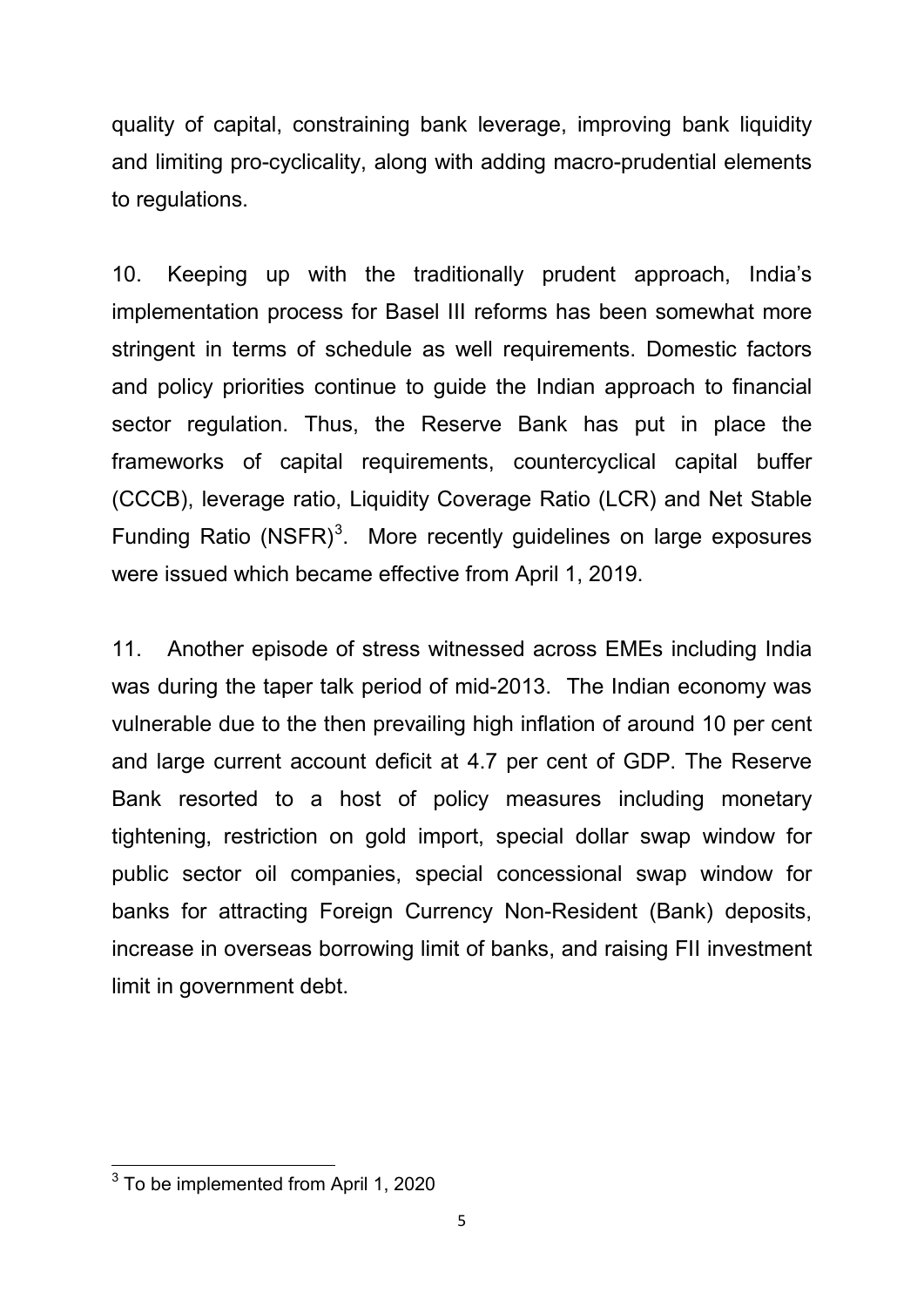# **What do we Learn?**

12. Though there is no unique solution to these policy issues confronting the global economy, we could clearly draw three broad inferences:

- (i) First, as we have discussed earlier, central banks' role is important, both during normal as well as crisis times. While mandates for central banks broadly remain the same during both normal and stress periods, the weightage attached to competing objectives and the choice of policy instruments become crucial in the crisis periods.
- (ii) Second, communication by central banks is very important which may be different in crisis times than in normal times. Not only it helps convey decisions in a more transparent way, it also signals the present and future policy stance of central banks. In fact, unconventional monetary policy measures undertaken by central banks during the crisis period worked mainly through the confidence and signaling channels. The US Federal Reserve's statement on December 16, 2008 provided a clear forward guidance for the markets. On the other hand, only a mere hint of monetary policy normalisation by the US Fed (popularly known as taper tantrum) in May 2013 triggered portfolio outflows from some emerging market economies (EMEs)<sup>[4](#page-5-0)</sup>. This led to high volatility in equity, debt and currency markets. In fact, such market volatilities in EMEs could have been avoided through clear advance

<span id="page-5-0"></span><sup>4</sup> Mainly on five emerging-market countries, *viz.,* Brazil, India, Indonesia, South Africa, and Turkey (which were referred to as the 'Fragile Five')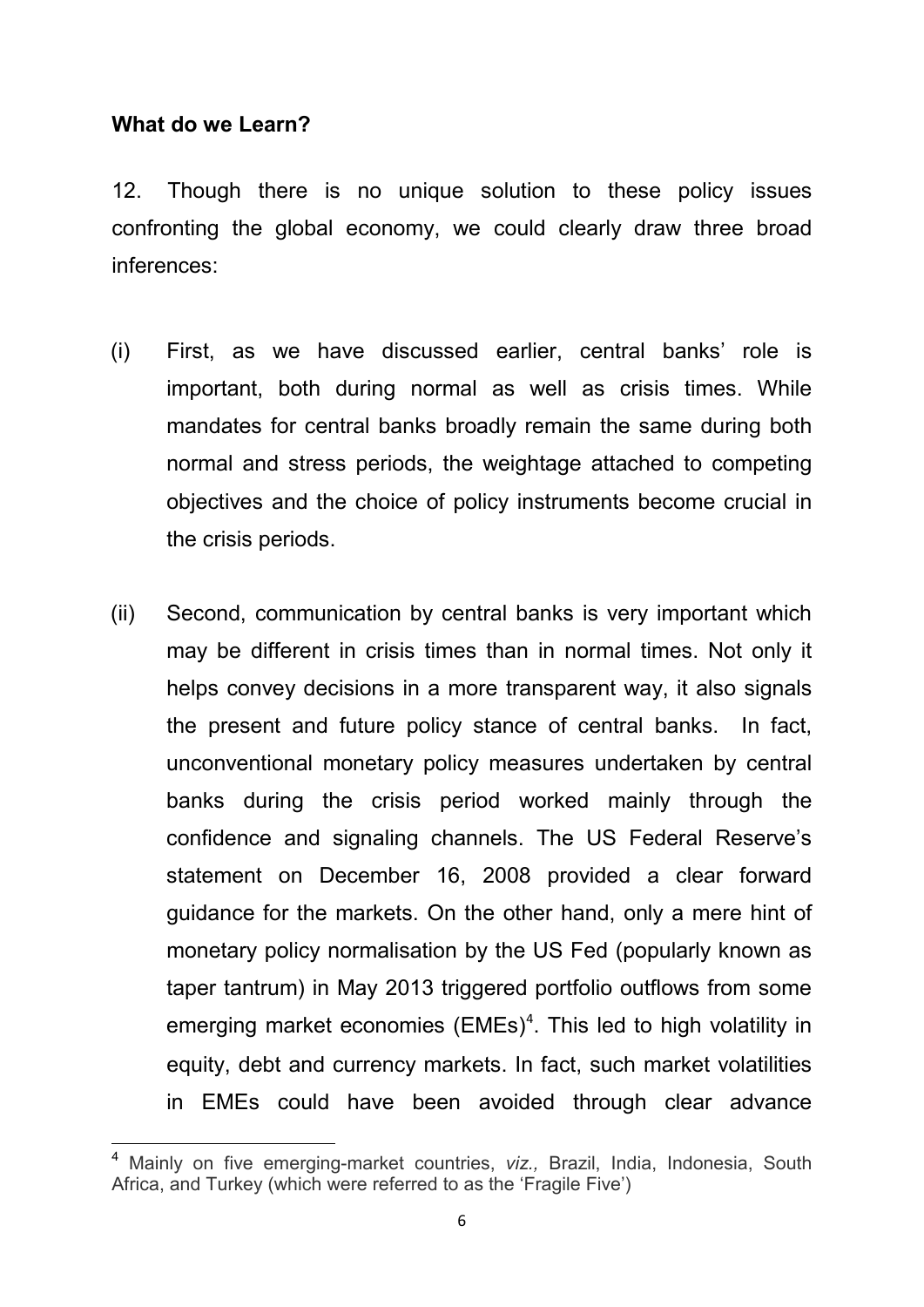communication on calibrated withdrawal of monetary policy accommodation.

In the Indian context, the Reserve Bank communicates its monetary policy decisions in terms of changes in the 'Policy Repo Rate' and 'Stance' based on an assessment of the current and evolving macroeconomic situation. The stance of the monetary policy is communicated as neutral, accommodative or calibrated tightening in consonance with the mandate of achieving the medium-term inflation target of 4 per cent  $\pm$  2 per cent, while keeping in mind the objective of growth. The Reserve Bank's approach to communicate the policy stance is to explain it with rationale, information and analysis to enable market participants and stakeholders to have better clarity about the Reserve Bank's assessment of the evolving situation.

(iii) Third, the global financial crisis was also a testimony to the fact that coordination of policies both at the global and domestic level is important for macro-financial stability. It is only through better coordination between central banks and between monetary and fiscal authorities in the domestic sphere that adverse consequences of spillovers and spillbacks could be contained. The fact remains that as most policy makers (monetary and fiscal) have domestic mandates, international cooperation may be hard to engender if international outcomes militate against domestic policy preferences. Therefore, success of coordination will depend on deft calibration of policies by major stakeholders.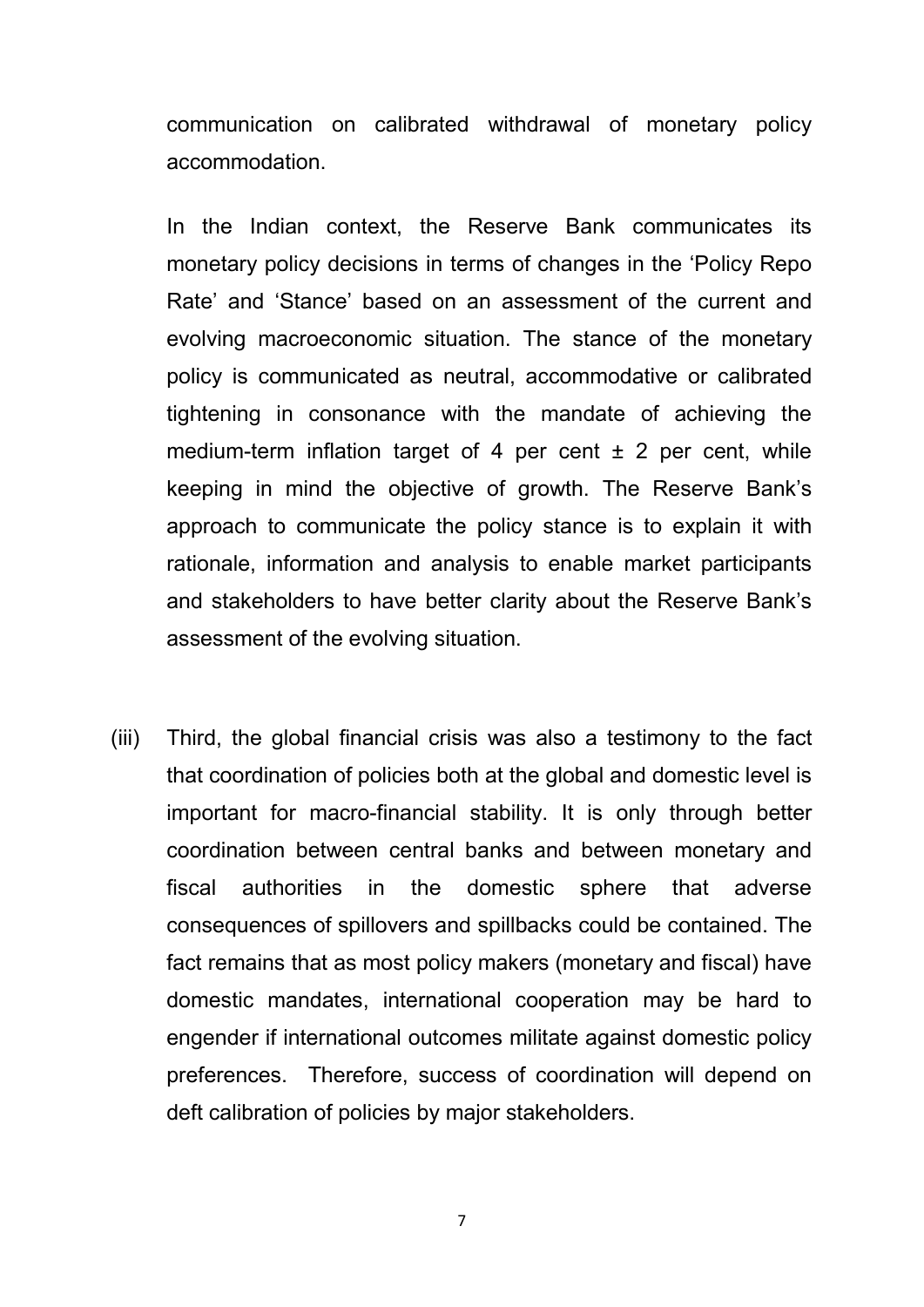#### **Issues in the Current Context**

13. Even after more than a decade of global financial crisis and six years after taper-tantrum, the global economy is still not on a stable growth path. Following an upward swing in 2017, there has been growing evidence that global growth and trade is weakening. Unsettled trade tensions and developments around Brexit are imparting further downside risks to the outlook. While signs of weakening world industrial production and trade volume were discernible in early 2019, other business confidence indicators have also dampened in many OECD countries. Taking cognisance of these factors, projections of world growth for 2019 have been revised down by the IMF, World Bank and the OECD in their latest assessments. Likewise, global trade is projected to expand at a moderate pace in next two years in line with the subdued investment outlook for many major economies.

14. While the global economy is still to recover to the pre-crisis growth path, India has continued to exhibit robust growth driven by consumption and investment demand in the last three years. However, in more recent period, we have seen a loss of speed in the second half of 2018-19 as some drivers of growth, notably investment and exports, slowed down. On the supply side, activity in agriculture and manufacturing moderated sharply. It is expected that the end of political uncertainty associated with an election season and continuation of economic reforms would lead to a reversal of the current weaknesses in some of the indicators in our economy.

15. To reinvigorate growth by improving investment climate, a healthy financial sector, inter alia, plays an important role. In this context, the Reserve Bank has accorded high policy attention to reform both banking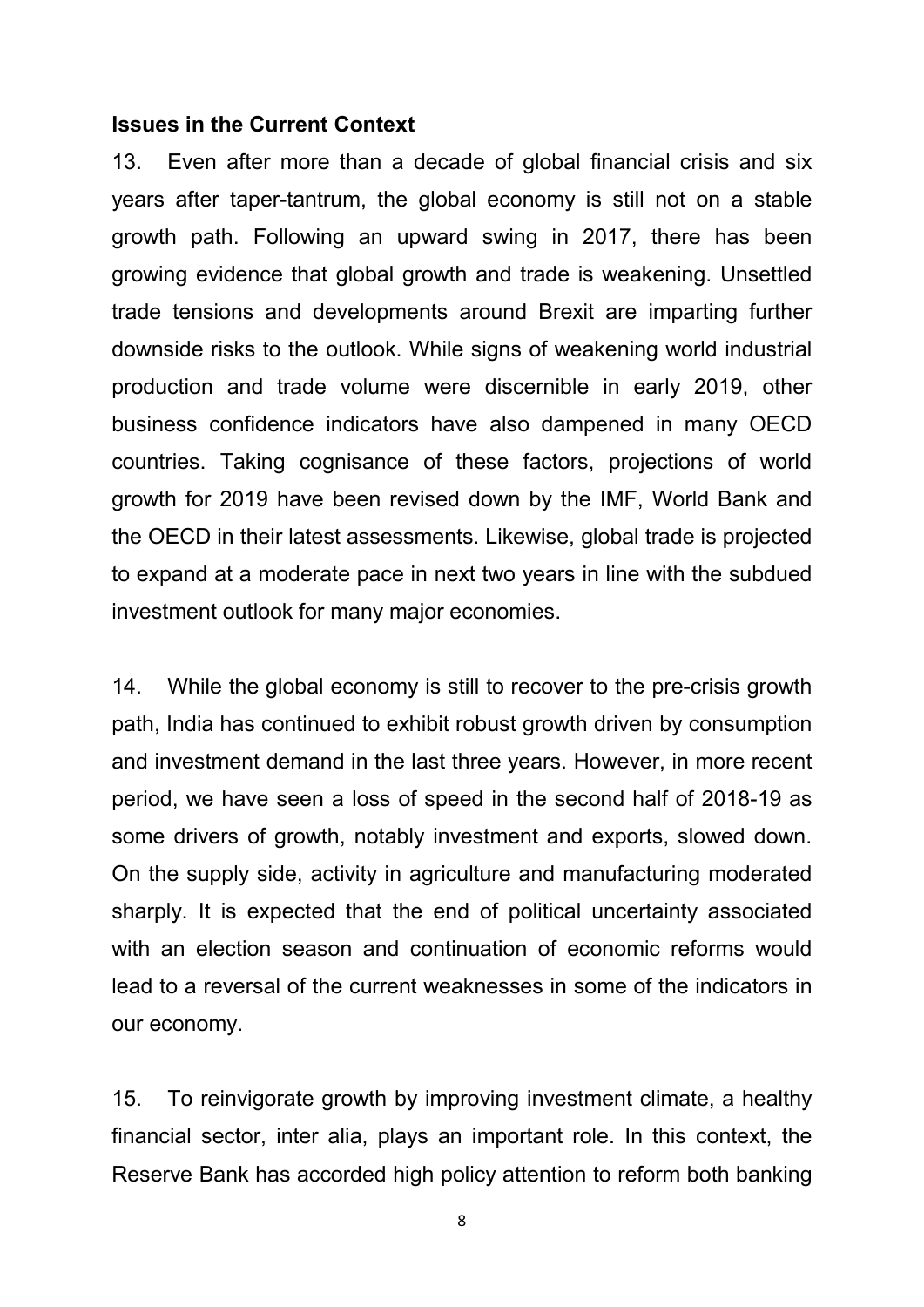and non-banking sectors. We have been taking several steps to strengthen the regulatory and supervisory frameworks in order to increase the resilience of the banking system. New guidelines have been issued for resolution of stressed assets, which will sustain the improvements in credit culture.

16. In the non-banking sector, the Reserve Bank has recently come out with draft guidelines for a robust liquidity framework for the NBFCs. We are also giving a fresh look at their regulatory and supervisory framework. It is our endeavour to have an optimal level of regulation and supervision so that the NBFC sector is financially resilient and robust. The Reserve Bank will continue to monitor the activity and performance of this sector with a focus on major entities and their inter-linkages with other sectors. The Reserve Bank will not hesitate to take any required steps to maintain financial stability.

17. We are also taking a number of steps to improve commercial viability of Urban Co-operative Banks (UCBs). These steps include proposed establishment of an Umbrella Organisation and a Centralised Fraud Registry for UCBs and governance reforms at the board level. We are also encouraging voluntary merger and consolidation in the sector to help reduce operating costs, diversify risks and economise on capital.

#### *Interplay between Inflation and Growth Objectives*

18. At the end, let me highlight the role of the Reserve Bank in the context of the mandate under the Reserve Bank of India Act, 1934: "*to regulate the issue of Bank notes and the keeping of reserves with a view to securing monetary stability in India and generally to operate the currency and credit system of the country to its advantage*".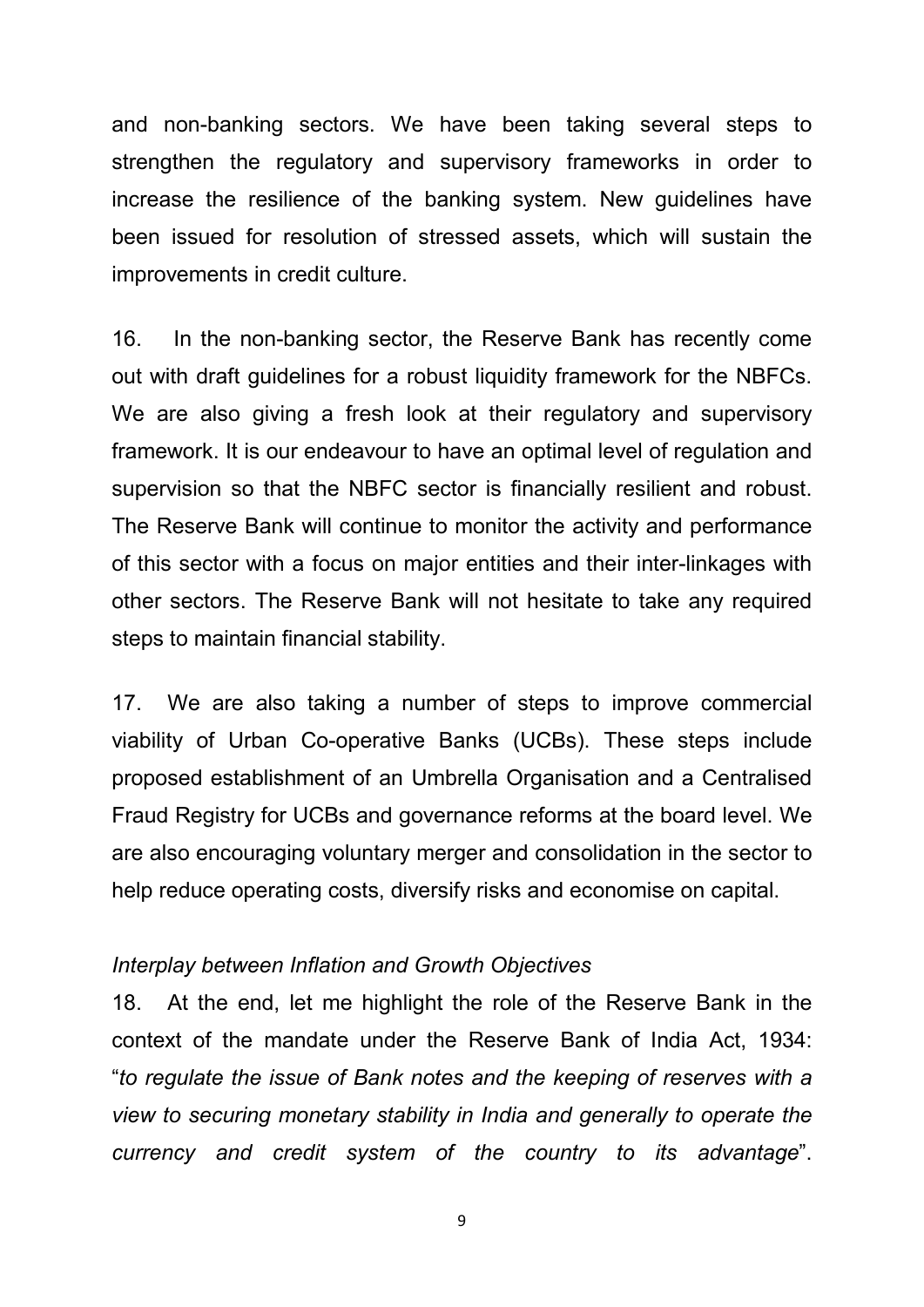This mandate has been interpreted over time as to maintain price stability, financial stability and economic growth with the relative emphasis between these objectives governed by the prevailing macroeconomic conditions. This role of the Reserve Bank has been restated as per the amendment in the RBI Act in May 2016 according to which "*the primary objective of the monetary policy is to maintain price stability while keeping in mind the objective of growth*". Therefore it has been our endeavour in the Reserve Bank to ensure price stability under the flexible inflation targeting regime and simultaneously focus on growth when inflation is under control.

19. In a flexible inflation targeting framework, a delicate balance needs to be maintained between Inflation and growth objectives. The relative emphasis on inflation and growth depends on prevailing macroeconomic scenario, inflation and growth outlook and signals emerging from incoming data. Post global financial crisis, it has been recognised that price stability may not be sufficient for financial stability and therefore financial stability has emerged as another key consideration for monetary policy, though jury is still out as to whether it should be added as an explicit objective of monetary policy. The fact remains that though the focus of monetary policy is mainly on inflation and growth, the underlying theme has always been financial stability.

# **Concluding Observations**

20. While India emerged relatively unscathed from the global financial crisis, there should be no room for complacency. As a member of the several multilateral institutions, India actively participated in post crisis reforms of the international regulatory and supervisory framework under the aegis of the G20 and the Basel Committee. India remains committed